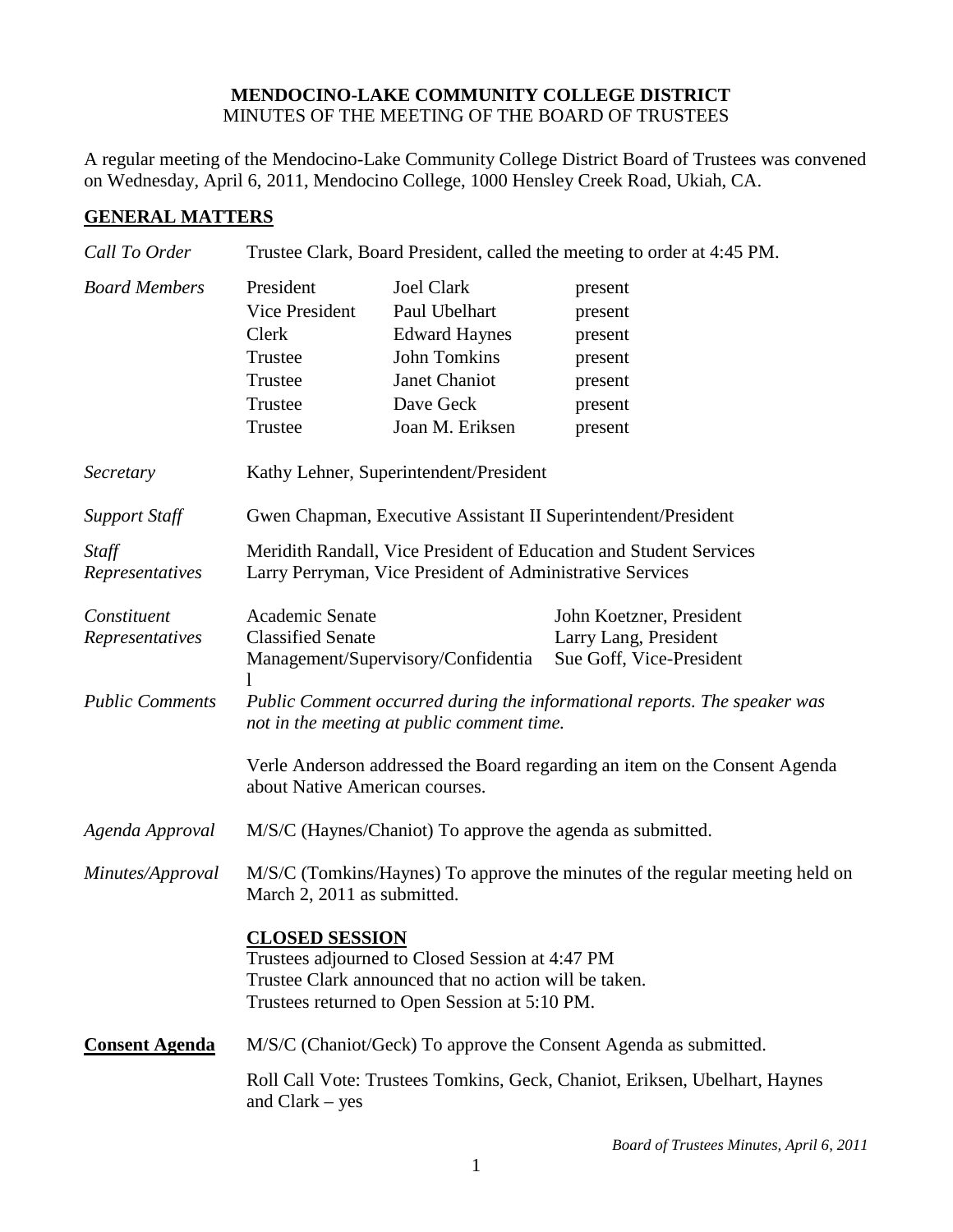Items with an asterisk \* were approved by one motion as the Consent Agenda.

| $Employment -$<br>Short-Term<br>Employees<br>$Employment -$<br>Tenure-Track<br>Faculty | <b>Personnel</b><br>*RESOLVED, That the Mendocino-Lake Community College District Board of<br>Trustees does hereby ratify the Short-Term Employees as presented at the<br>meeting.<br>*RESOLVED, That the Mendocino-Lake Community College District Board of<br>Trustees does hereby employ Dr. Rodney Grisanti as a tenure-track Music<br>Instructor, effective August 19, 2011. |
|----------------------------------------------------------------------------------------|-----------------------------------------------------------------------------------------------------------------------------------------------------------------------------------------------------------------------------------------------------------------------------------------------------------------------------------------------------------------------------------|
| <i>Volunteers</i>                                                                      | *RESOLVED, That the Mendocino-Lake Community College District Board of<br>Trustees does hereby approve the volunteers as presented at the meeting.                                                                                                                                                                                                                                |
| <b>Faculty Contracts</b>                                                               | *RESOLVED, That the Mendocino-Lake Community College District Board of<br>Trustees does hereby ratify permanent status for Doug Browe and Phil Warf.                                                                                                                                                                                                                              |
| <b>Faculty Contract -</b><br>Categorically<br><b>Funded</b>                            | *RESOLVED, That the Mendocino-Lake Community College District Board of<br>Trustees does hereby approve a temporary, non-tenure track, categorically-<br>funded, full-time faculty contract (EC 87470) for Nora Danning, Instructor-<br>Nursing, for 2011-12.                                                                                                                      |
| Administrator<br>Contract                                                              | *RESOLVED, That the Mendocino-Lake Community College District Board of<br>Trustees does hereby approve a Classified Administrator Contract for Katie<br>Wojcieszak, Executive Director- Mendocino College Foundation, Inc., 7/1/2011<br>$-6/30/2012$ .                                                                                                                            |
|                                                                                        |                                                                                                                                                                                                                                                                                                                                                                                   |
| Fiscal Report as of<br>February 28, 2011                                               | <b>Other Items</b><br>*RESOLVED, That the Mendocino-Lake Community College District Board of<br>Trustees does hereby accept the fiscal report as submitted.                                                                                                                                                                                                                       |
| Resolution<br>$04 - 11 - 01$<br>Election<br>Consolidation                              | *RESOLVED, That the Mendocino-Lake Community College District Board of<br>Trustees does hereby adopt Resolution 04-11-01 Specifications of Election<br>Order and Request for Consolidation.                                                                                                                                                                                       |
| Point Arena<br>$Renovation -$<br>Authorization to<br>Go to Bid                         | *RESOLVED, That the Mendocino-Lake Community College District Board of<br>Trustees does hereby authorize staff to go to bid for the Renovation of Point<br>Arena.                                                                                                                                                                                                                 |
| Lake Center-<br><b>Approve Plans</b>                                                   | *RESOLVED, That the Mendocino-Lake Community College District Board of<br>Trustees does hereby approve the plans for the Mendocino College Lake Center<br>project.                                                                                                                                                                                                                |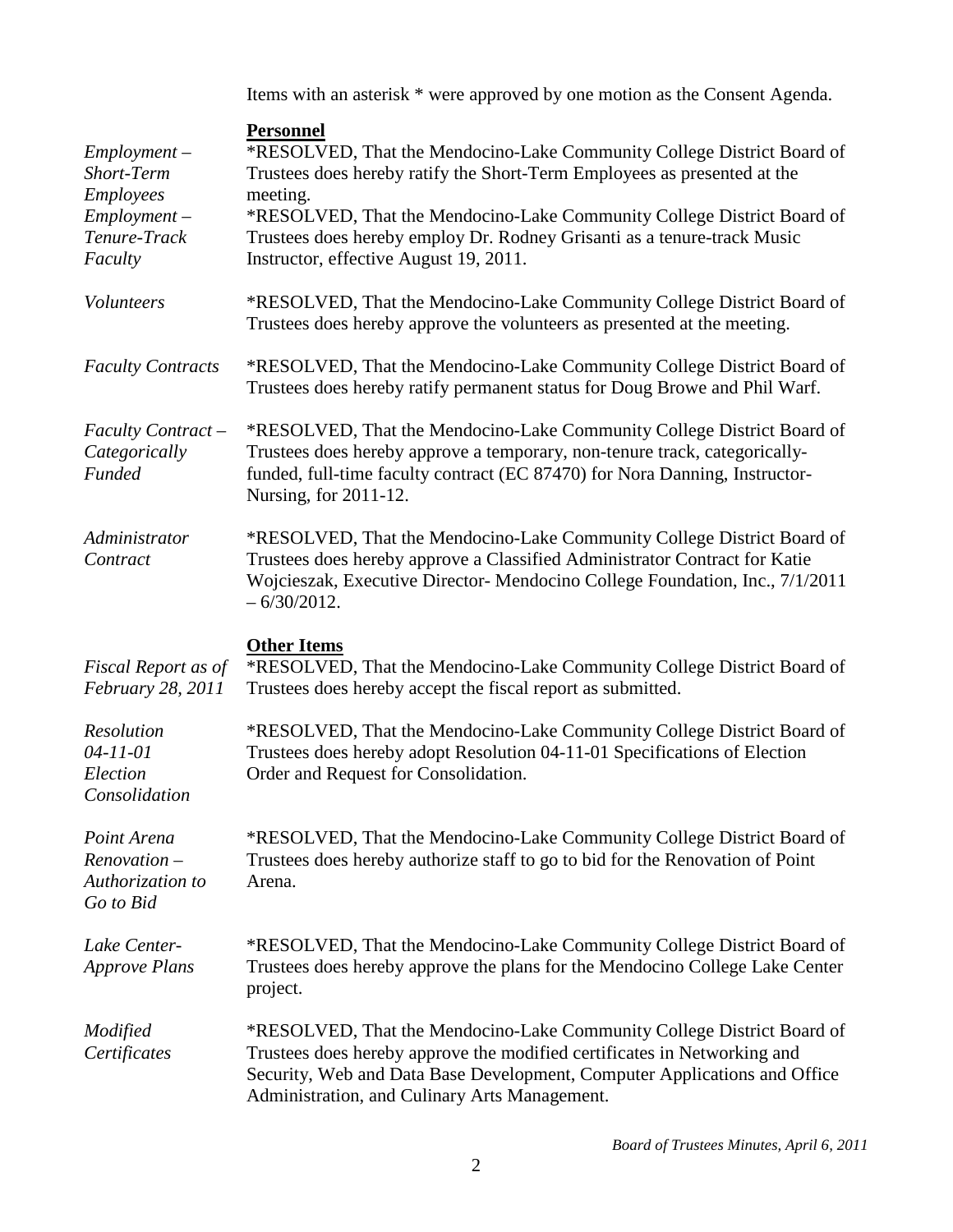| Degrees Modified<br>to Comply with SB<br>1440    | *RESOLVED, That the Mendocino-Lake Community College District Board of<br>Trustees does hereby approve the modified Associate of Arts Degree in<br>Sociology for Transfer and the modified Associate of Arts degree in<br><b>Communication Studies for Transfer.</b>                                                                                                                                                                            |
|--------------------------------------------------|-------------------------------------------------------------------------------------------------------------------------------------------------------------------------------------------------------------------------------------------------------------------------------------------------------------------------------------------------------------------------------------------------------------------------------------------------|
| <b>Modified Degrees</b>                          | *RESOLVED, That the Mendocino-Lake Community College District Board of<br>Trustees does hereby approve the modified Associate of Science degrees in<br>Computer Applications and Office Administration and Computer Science, and<br>the Associate of Arts degrees in General Studies-Native American Studies, and<br>Liberal Arts-Native American Studies.                                                                                      |
| <b>New Certificates</b>                          | *RESOLVED, That the Mendocino-Lake Community College District Board of<br>Trustees does hereby approve the new certificates in Sustainable Technology –<br>Renewable Energy, Sustainable Technology-Construction, and Sustainable<br>Technology-Residential Performance and Efficiency.                                                                                                                                                         |
| Contracts and<br>Agreements                      | *RESOLVED, That the Mendocino-Lake Community College District Board of<br>Trustees does hereby ratify the contracts and agreements as submitted.                                                                                                                                                                                                                                                                                                |
| <b>April Revised</b><br><b>Budgets 2010-11</b>   | <b>Action Items</b><br>M/S/C (Eriksen/Chaniot) RESOLVED, That the Mendocino-Lake Community<br>College District Board of Trustees does hereby adopt the 2010-11 April Revised<br>Budgets as submitted.                                                                                                                                                                                                                                           |
|                                                  | Vice President Perryman reviewed the budget. He commented that the deadline<br>for new purchase orders will be April $15th$ and \$130,000 of unused money that<br>had not yet been spent has been captured in order to add to the bottom line in<br>this year's budget.                                                                                                                                                                         |
|                                                  | Superintendent/President Lehner and Vice President Perryman responded to<br>questions from Trustees on the budget.                                                                                                                                                                                                                                                                                                                              |
| <b>2011 CCCT</b><br><b>Ballots</b>               | M/S/C (Tomkins/Eriksen) RESOLVED, That the Mendocino-Lake Community<br>College District Board of Trustees does hereby cast their votes for the following<br>trustees for the California Community College Trustees (CCCT) Board:<br>David Wheeler, Laura Casas Frier, Nancy C. Chadwick, Robert Jones, and Paul<br>J. Gomez.                                                                                                                    |
|                                                  | Trustee Haynes voted "no"                                                                                                                                                                                                                                                                                                                                                                                                                       |
| Library/Learning<br>Center Change<br>Order No. 6 | M/S/C (Geck/Tomkins) RESOLVED, That the Mendocino-Lake Community<br>College District Board of Trustees does hereby ratify Change Order No. 6 for<br>the Library/Learning Center project to Midstate Construction in the amount of<br>$\langle$ \$146> and add 16 additional days to the contract.                                                                                                                                               |
| President's Report                               | <b>Informational Reports</b><br>An written report was submitted by Superintendent/President Lehner. The<br>following was offered in addition:<br>Superintendent/President Lehner reported on information she learned about<br>potential budget cuts and possible restoration of those cuts at the Northern<br>CEO Conference. As the economy improves, there will be discussion about<br>the best way to restore funding to community colleges. |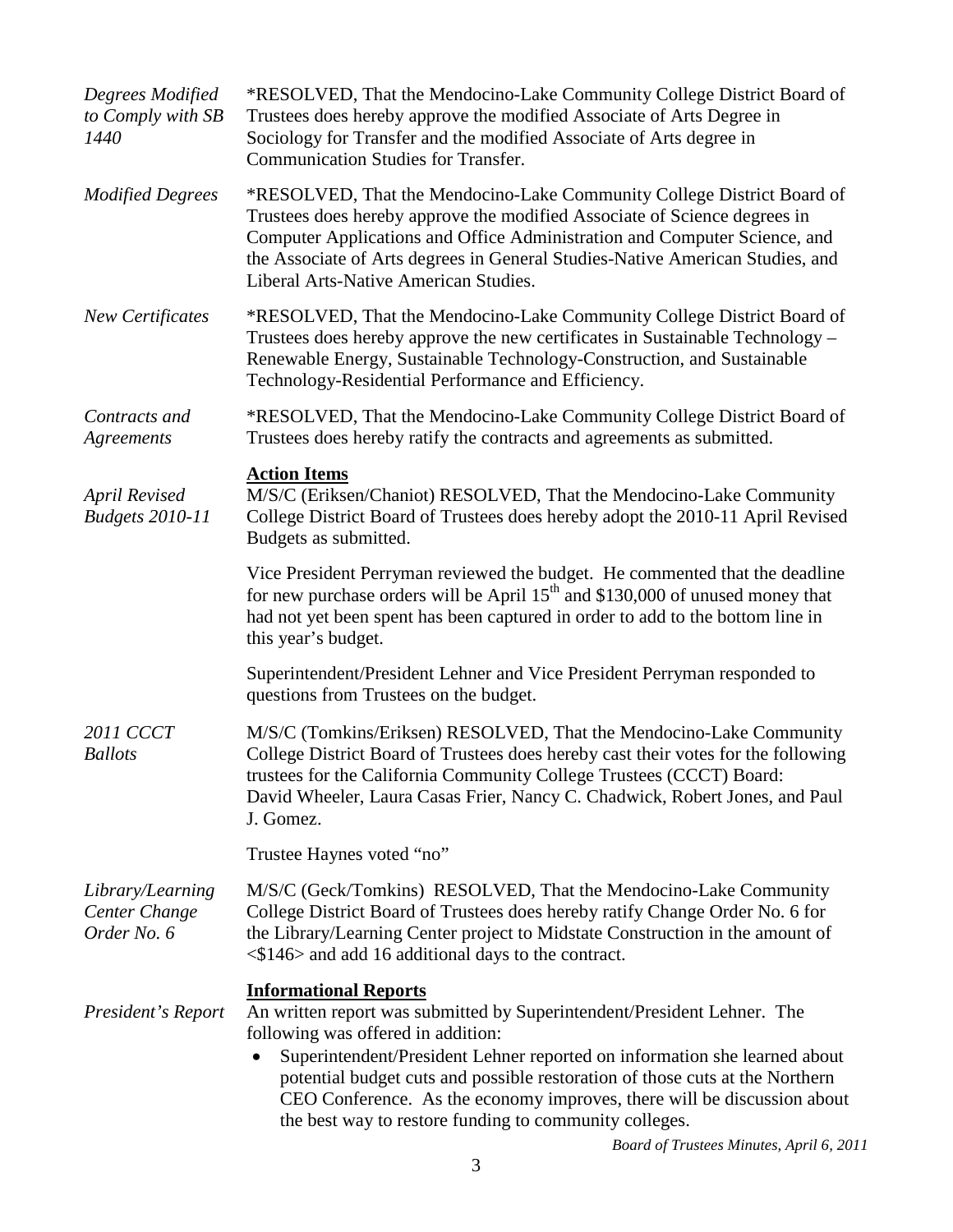| <b>Education</b> and<br><b>Student Services</b><br>Report | A written report was submitted by Meridith Randall, Vice President of<br>Education and Student Services. The following was offered in addition:<br>Dean Goff responded to questions from Trustees about the employability of<br>students who may receive certificates in Sustainability Technology.             |
|-----------------------------------------------------------|-----------------------------------------------------------------------------------------------------------------------------------------------------------------------------------------------------------------------------------------------------------------------------------------------------------------|
| Administrative<br>Services Report                         | A written report was submitted by Larry Perryman, Vice President of<br><b>Administrative Services.</b>                                                                                                                                                                                                          |
| Measure W Bond<br><b>Project Report</b>                   | A written report was submitted by Larry Perryman, Vice President of<br><b>Administrative Services.</b>                                                                                                                                                                                                          |
| Mendocino<br>College<br>Foundation, Inc.                  | A written report was submitted by Katie Wojcieszak, Executive Director of the<br>Mendocino College Foundation.<br>The following was offered in addition:<br>Executive Director Wojcieszak thanked the Board for supporting the<br>$\bullet$<br>Adopt-a-School program.                                          |
| Constituents<br>Report                                    | There were no written reports. Oral reports were given as follows:<br>John Koetzner informed the Board that faculty are working with<br>Superintendent/President Lehner and the Vice Presidents on budget issues.                                                                                               |
| <b>Health Benefits</b><br>Report                          | A written report was submitted as information.                                                                                                                                                                                                                                                                  |
| <b>Trustee Reports</b>                                    | <b>Trustee Communication</b><br>A written report was submitted by Trustee Eriksen. Oral reports were given by                                                                                                                                                                                                   |
|                                                           | Trustees Ubelhart, Geck, and Chaniot.                                                                                                                                                                                                                                                                           |
| Current and<br><b>Potential Grants</b>                    | <u>Presentations to Inform the Board - Time Certain 6:00 PM</u><br>Vice President Randall presented a list of proposed, pending, and awarded grant<br>applications as of April 2011. Vice President Randall and Dean Goff gave<br>explanations of each of the grants listed and responded to Trustee questions. |
|                                                           | In addition to the list presented, there are current programs at the college which<br>are funded by grants; the MESA program, the Hewlett Award, and the Basic<br>Skills grant. The MESA program has also applied for and received a grant<br>which funded laptops for approximately 90 students.               |
|                                                           | Vice President Randall also mentioned that currently the bulk of grants that are<br>available are for Career and Technical Education.                                                                                                                                                                           |